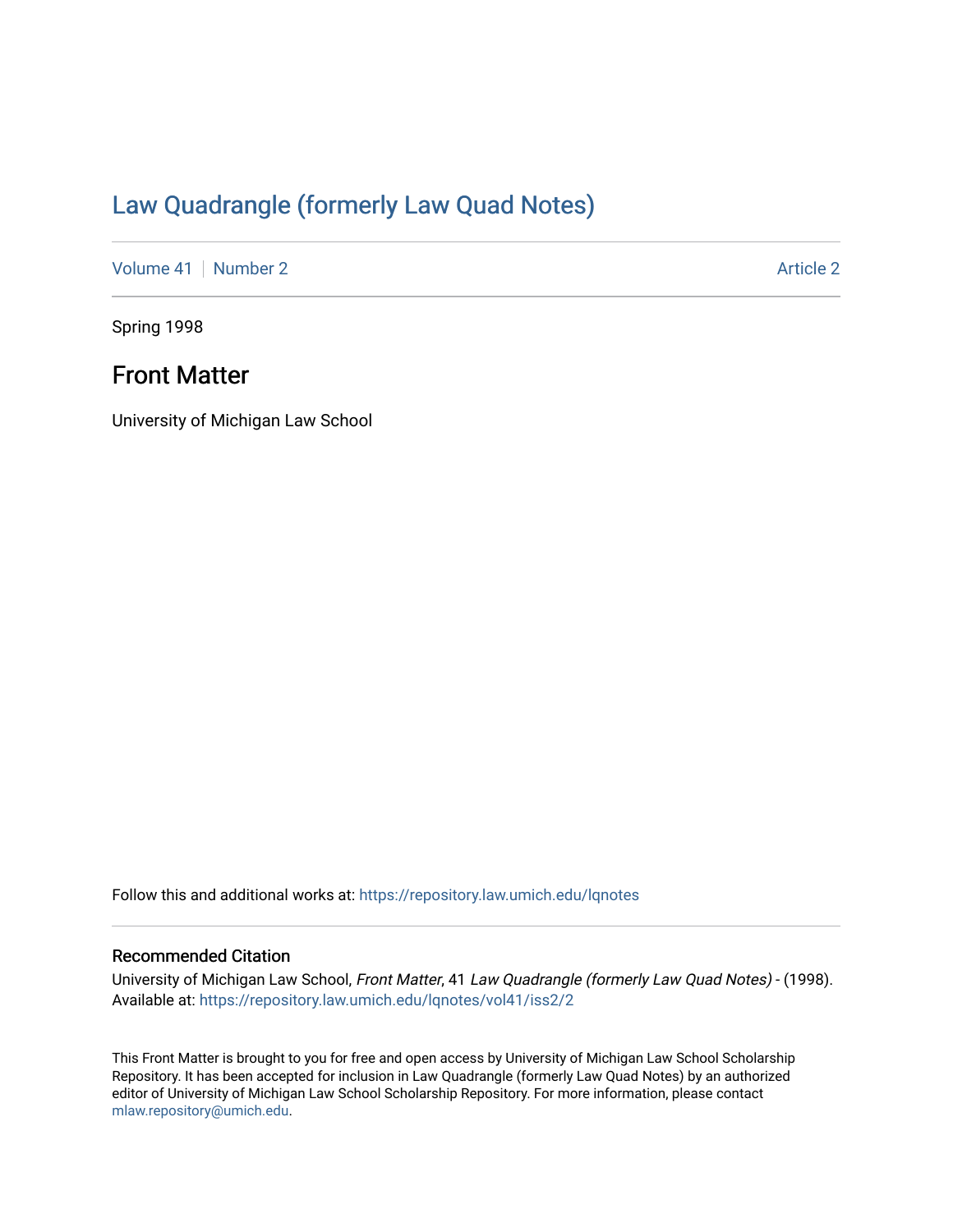## **UNIVERSITY OF MICHIGAN** LAW SCHOOL

# UPCOMING EVENTS

| September 9-11       | Cook Lectures:<br>Stephen Jay Gould,          | Have you        |
|----------------------|-----------------------------------------------|-----------------|
|                      | Museum of Comparative Zoology/Louis           | If you are:     |
|                      |                                               | graduate, p     |
|                      | Agassiz Museum, Harvard University            | change of       |
|                      |                                               |                 |
| September 11-13      | Reunions of the classes of 1953, '58, '63,    | <b>LAW SCHO</b> |
|                      | '68 and '73                                   |                 |
|                      |                                               | Developm        |
| September 18-20      | Reunions of the classes of 1978, '83, '88     | Alumni Re       |
|                      | and $93$                                      | 721 S. Stat     |
|                      |                                               | Ann Arbor       |
| October 1            | Dean's Forum with Jack D. Sweet, '57,         | Phone: 734      |
|                      | Chairman, Guardian Mortgage Co., Inc.         |                 |
|                      |                                               | Fax: 734.9      |
|                      | (by invitation)                               |                 |
| October 16-17        | "What's the Prognosis?" Symposium on          | jteichow@       |
|                      | Managed Care in the Next Century              |                 |
|                      |                                               | Non-alum        |
|                      |                                               | write direc     |
| October 21           | Dean's Forum with Stuart Ho, '63,             |                 |
|                      | Chairman, Capital Investment of               | <b>LAW QUAI</b> |
|                      | Hawaii, Inc. (by invitation)                  | 924 Legal       |
|                      |                                               | Ann Arbor       |
| October 22-24        | Committee of Visitors                         |                 |
|                      |                                               | Address al      |
| October 24           | Scholarship Breakfast                         |                 |
|                      |                                               | Editor          |
| November 19          |                                               | <b>LAW QUAI</b> |
|                      | Dean's Forum with Lester L. Coleman III, '68, | 1045 Lega       |
|                      | Executive Vice President/                     | Ann Arbor       |
|                      | General Counsel, Halliburton Co.              |                 |
|                      | (by invitation)                               | Telephone       |
|                      |                                               |                 |
| December 5           | Senior Day                                    | Facsimile       |
|                      |                                               |                 |
| February 19-20, 1999 | Symposium on Terrorism                        | trogers@ui      |
| March 27             | Butch Carpenter Dinner                        |                 |
|                      |                                               |                 |

*This calendar is correct at deadline time, but entries may* change.

moved lately?

a Law School blease send your <sub>address to:</sub>

 $\overline{\text{COL}}$ ent and lations e St. MI 48104-3071

4.998.7970

98.7340

umich.edu

ni readers should tly to:

DRANGLE NOTES Research Building MI 48109-1215

other news to:

DRANGLE NOTES Research Building MI 48109-1215

734.647.3589

734. 764.8309

mich.edu

**Cover: The warmth and light of summer make a refreshing time for conversation on the lawn of the Law Quadrangle.** 

PHOTO BY GARY QUESADA, © KORAB/HEDRICH-BLESSING.